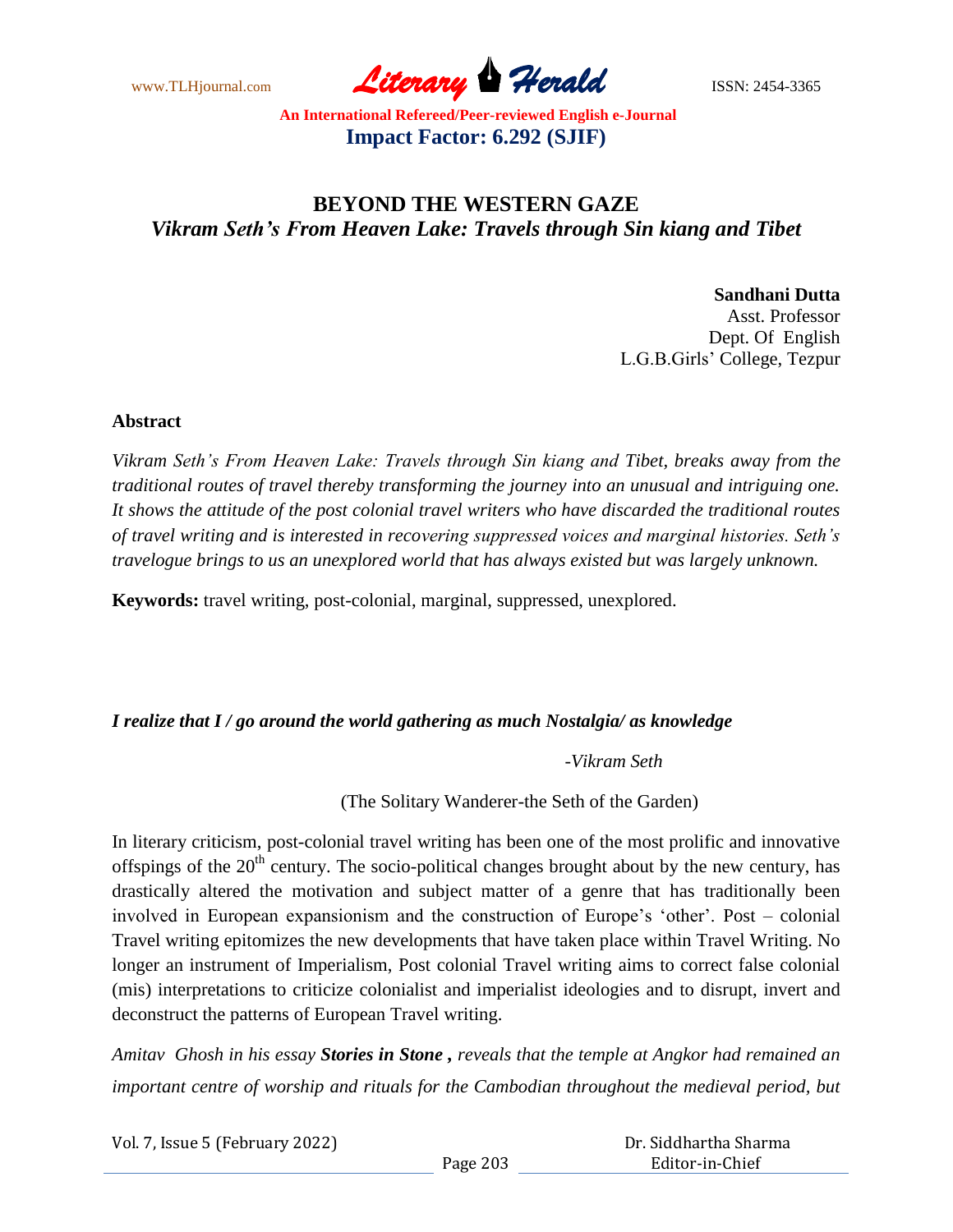www.TLHjournal.com *Literary Herald*ISSN: 2454-3365

*the celebrated French discovery of the monument in the 19th century pretends, as if ,it never existed prior to the French arrival.*

( Nandini Chandra's Vikram Seth's Journey through Mainland China)

This habit of conjuring up stories is a typical colonial habit and Post Colonial Travel Writers seeks to recover such lost stories, marginal histories and suppressed voices .They seek to explore and their journeys are into the mind and psyche of the people.

Vikram Seth's From Heaven Lake however does not specifically fall in the genre of such rescue or recovery missions*. His journal is more akin to the western trope of travel for the sake of travel in the line of Rilke"s dictum that, 'a poet must travel in order to write'.*

(Nandini Chandra's Vikram Seth's Journey through Mainland China)

However, considering the fact that Tibet has always been the subject of western gaze considering the scholarly or fantastic western narratives or even via the national geographic, Seth's account cannot remain innocent. What an Indian sees in a heavily Orientalized terrain? Is his gaze different from that of a Western? Does it reinforce the idea of a mystical orient or does it invite us to look into the narrative in a new light?

Vikram Seth was by no means a seasoned or intrepid traveler. The journey to Tibet, he himself mentions is a sort of homecoming by a cheaper and a more interesting route:

*"I write a cryptic note, saying that I am going to return by a more interesting route..."*

(From Heaven Lake, Travels through Sinkiang and Tibet)

In fact this unusual journey of his is also accompanied by his interest in the minority areas, *"I have always wanted to go, but did not think I"d have the time..."*

| Vol. 7, Issue 5 (February 2022) |          | Dr. Siddhartha Sharma |
|---------------------------------|----------|-----------------------|
|                                 | Page 204 | Editor-in-Chief       |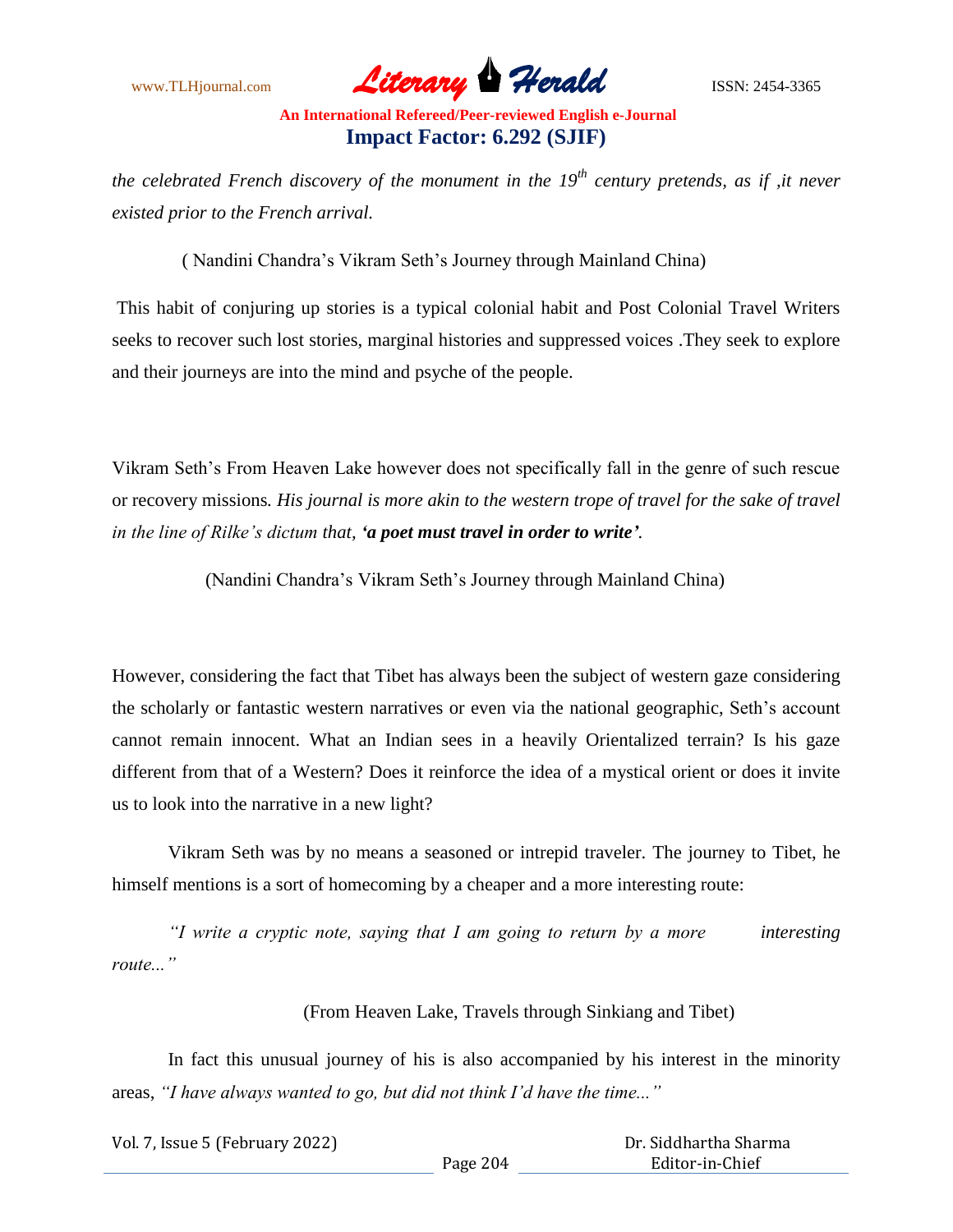www.TLHjournal.com *Literary Herald*ISSN: 2454-3365

(From Heaven Lake, Travels through Sinkiang and Tibet)

Moreover, the tourist buses with their organized tours which leaves no chance for a traveler to explore on his/her own ,seems to inspire an acute perversity in him. He is late and prone to bouts of disobedience. Thus, Seth appears to be lazy, laidback and not very motivated by any overt ethnographic mission. He is so ignorant about the socio cultural ethos of Tibet that this would be more like passing through, than visiting Tibet on his way out; and the glamour of touching and visiting Tibet would compensate his ignorance. In fact, he cheers himself by thinking that it would offer him a fresh perspective.

Reading through his Travelogue we find that, the details Seth furnishes consequently are related to the people he encounters rather than on the legendary and the historical mystique of Tibet customarily dealt with. Seth is drastically different in the compassion and love with which he remembers his friends and the common Chinese men and women. The tableaux vivants or vignettes of the street or marketplace are alive with spontaneous life of a happy go lucky race. But the most remarkable thing is their instinctive kindness and the universal sense of hospitality they display .In fact the very nature of Seth's ravels prompts him to interact much closely with the Chinese people, having the twin assets of brown skin and the song of *Awara* to break the ice. In the very first chapter of the book *Turfan,* we find that Akbar the police officer who endorses the travel passes was somewhat apprehensive of Seth's travelling design. But the discussion on the common subject of Indian movies and particularly the song *Awara* indeed helped him to come closer and also in getting his travel pass endorsed soon.

Seth takes us to dinner tables where the educated and the uneducated, workers and professionals sit together. We travel with him to market squares, which take a spontaneous break for song and dance, where the date -sellers son sings with the student from Italy. He takes us to police stations which leaves no stone unturned to recover a common Indian student's stolen luggage. His comment, "*When I think of China, I think first of my friends and only then of Qin hi Huang's tomb...* "(From Heaven Lake: Travels through Sinkiang and Tibet) is more respectful of the friendly spirit he encounters everywhere.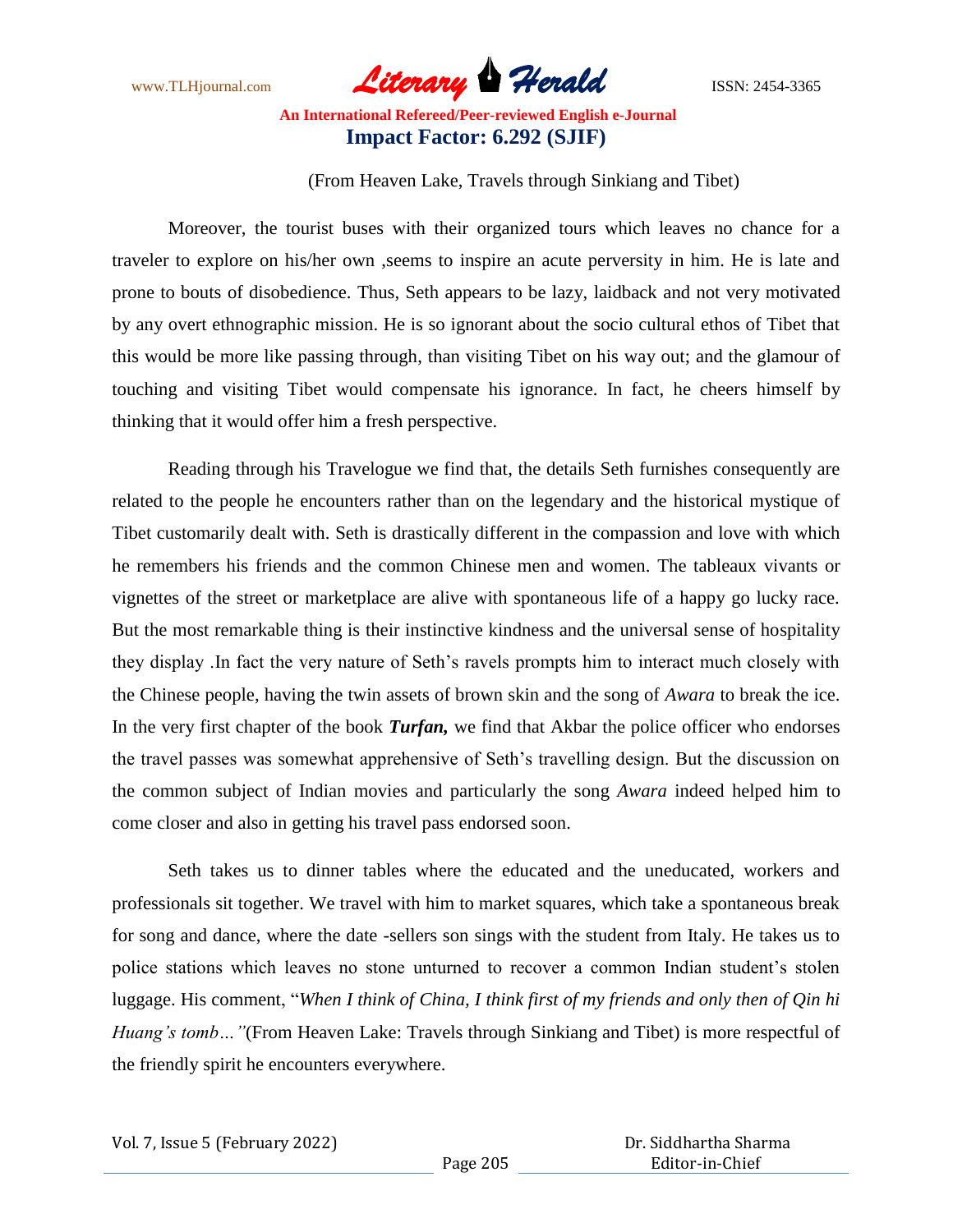www.TLHjournal.com *Literary Herald*ISSN: 2454-3365

In the Western Travel narrative, we find that places are important for the landmarks they hold. However, it is not surprising to see that the present crop of writers which are located in the metropolitan universities and western cities choose to demarcate themselves from these colonial fixations, by moving away from the picturesque and seek to highlight the people or the temporal above the spatial dynamics of the Western Travel genre. In so far as Vikram Seth is concerned, we find that it is the people who are his real heroes.

The family home is the telos in the Indian cosmopolitan discourse and we find this very much in Seth's travelogue. He is aware that it is the family photograph that he carries inside his passport that gets him the sympathetic ear of officialdom and changes the bureaucratic decision in his favour .Otherwise, it is impossible for an Indian to get a Lhasa permit on his passport.

In the chapter *From Heaven Lake*, he shows us the friendly and congenial atmosphere of his co- passengers on his way to Liuyuan:

"*My camera is examined….my watch a present from my father…I am asked whether I have "established house", i.e got married yet and anxiety is expressed when I say that although I am twenty nine, I haven"t. My family photograph is taken out and I am asked to explain my mother"s tikka and my father"s kurta."*

(From Heaven Lake: Travels through Sinkiang and Tibet )

This discussion however concludes with an observation shared between that –

*"..the 1962 border conflict between China and India was just an unfortunate incident, the faults of government not people…and a very short period of hostility when looked in the perspective of such a long friendship."*

(From Heaven Lake: Travels through Sinkiang and Tibet)

| Vol. 7, Issue 5 (February 2022) |  |
|---------------------------------|--|
|---------------------------------|--|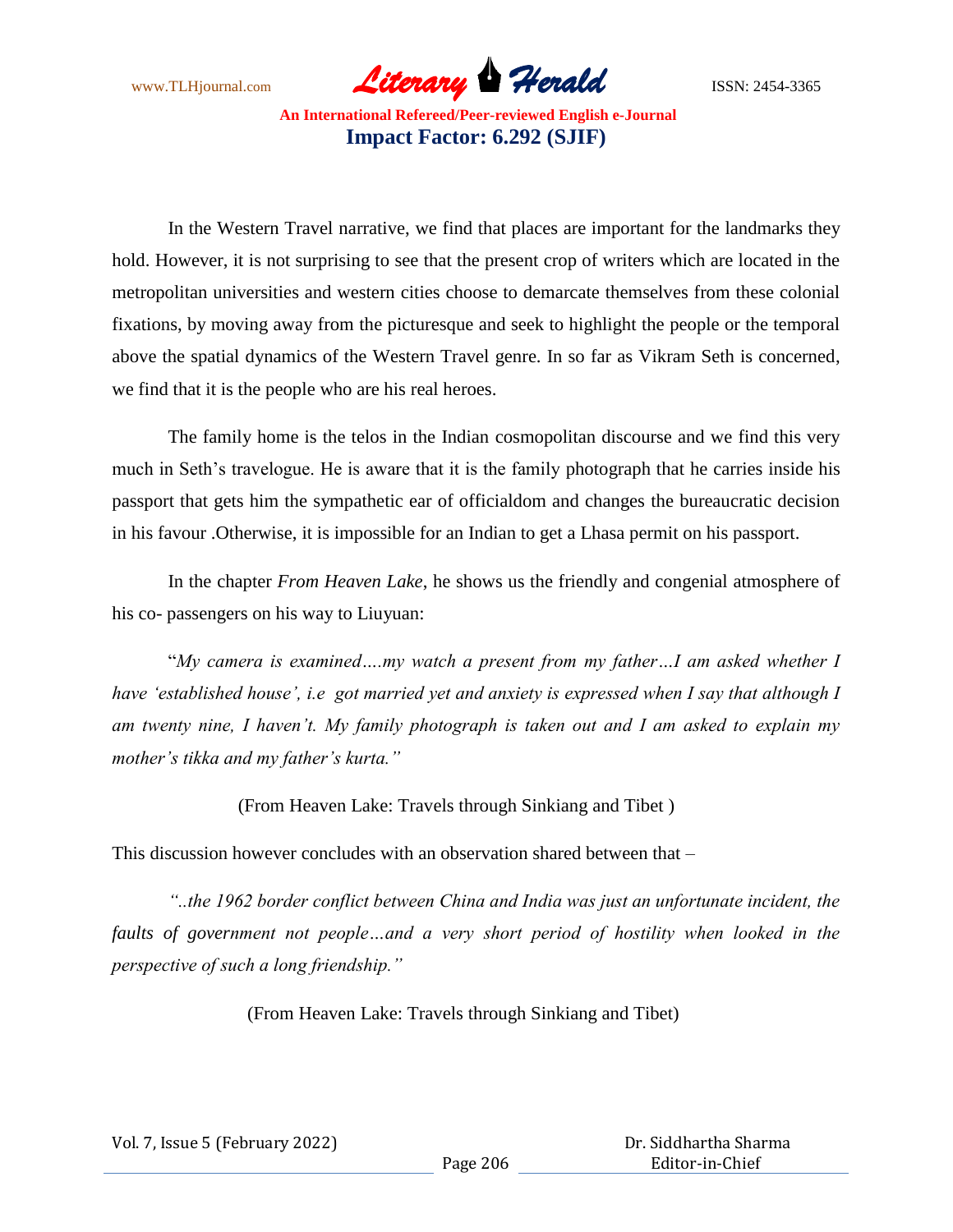www.TLHjournal.com *Literary Herald*ISSN: 2454-3365

What idea emerges from the above discussion is that, humanity after all is the same everywhere and any attempt to create difference is not only hazardous but also futile. This brings to our mind Amitav Ghosh's *The Shadow Lines*; the very title of the novel suggests that all borders and lines are nothing but mere shadows. In fact in the novel, Ghosh by showing the fragility of borders points out that all these are nothing but '*only a mirage , an illusion"*

(Amitav Ghosh: A Critical Study)

Thus, we see that Seth in his narrative is not content to celebrate causes or movements so much as individuals - the warm humanity of common people. He is content to reflect on the foibles and fetishes of everyday wayfarers. His is an attempt to recover the pulse of the common people of China from the veil of Western ideology.

Seth's description shows no traces of condescension in his description of the people and their habits. Rather, it is projected through the well honed art of Geertzian thick description i.e,not merely *"capture primitive facts in faraway places and carry them home like a mask or a carving"*, but be able to clarify what is happening in these place *" to reduce the puzzlement"*.

(The Interpretation of Culture)

This can be seen when he gives us the description of the sight of chapping ad mincing of the dead body, the feeding of the mixture to the eagles and the battening of the skill. But he makes it clear that, this act is not the result of any barbarism inherent in the Tibetan rituals, but because wood is scarce and the ground hard for much of the year, to allow for burials and cremations. Feeding the corpses to the eagles at least fulfills a basic utilitarian function. Moreover, by showing the inquisitive and callous behavior of the Chinese onlookers, the writer not only distances himself from such an attitude but invests a healthy respect for the spectacle notwithstanding the fact that he feels sick afterwards.

Throughout the novel what is noticeable is the friendship between Seth and Sui, the driver of the Liberation truck which takes Seth to Lhasa. Their first exchange of conversation presents before us the picture of Sui as a practical man who has a straight forward nature.

| Vol. 7, Issue 5 (February 2022) |          | Dr. Siddhartha Sharma |
|---------------------------------|----------|-----------------------|
|                                 | Page 207 | Editor-in-Chief       |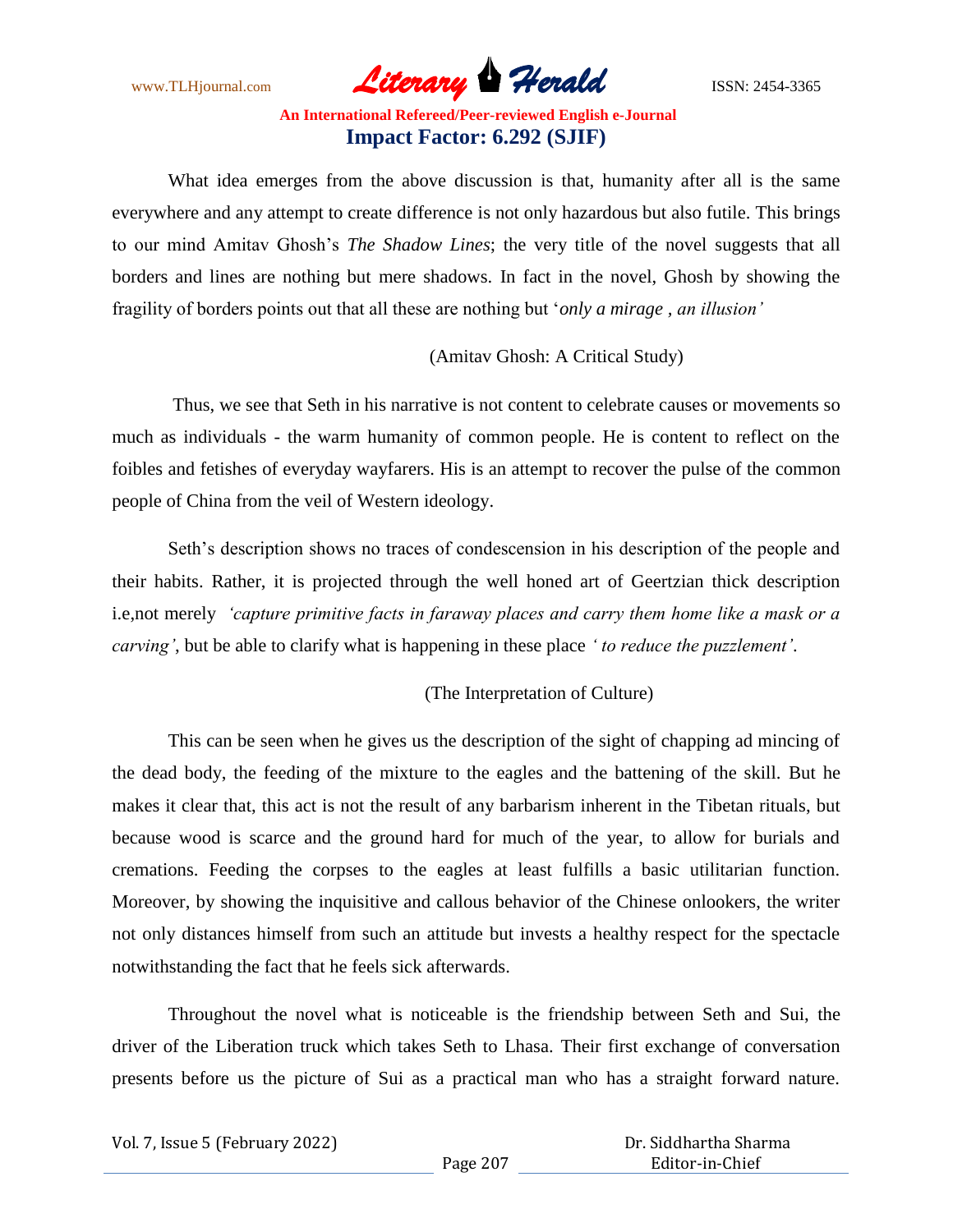www.TLHjournal.com *Literary Herald*ISSN: 2454-3365

Throughout the journey Sui follows his own whim and pace, depending on his stock of comic books and the number of stopovers he has to make at the houses of friends and acquaintances enroute to spread goods and gifts. He could suddenly stop in the middle of nowhere. Although Seth bristles against the discipline and punctuality of organized group travels, he also gets irritated with Sui's phlegmatic behavior as he is running short of time as his exit visa expires in a few days time. Yet there is a great deal of camaraderie between them. This is reflected in Seth's concern for Sui's smoker's cough. In spite of the fact that both Seth and Sui have difference in their temperament, they share a special bond. Throughout the journey, Seth came close to Sui and got to know him better. Their accidental last meeting in a Lhasa street is extremely poignant. Besides Sui ,there is a host of European student friends ; there is Quzha, the unit leader who helps him get a life, Norbu, his Tibetan mate whose cheerful family façade hides the scars of a persecuted political past. By and large, the world Seth travels is a world which is governed by kindness and affection. What however we can conclude that from the vast association of people whom Seth encounters from different walks of life is that, 'Friendship alone can transcend the nationalistic barriers'. Seth's *From Heaven Lake,* forces us to think about the concept of national boundaries and friendships.

Nandini Chandra in her essay, Vikram Seth's Journey through Mainland China, brings forth a wonderful comparison between Seth's account of his journey to China and Paul Theroux's Down the Yangstze published in the same year as Seth's book. She notes that pronouncing his verdict on Chinese as racial category, Theroux says:

*"The Chinese were unpractical, materialistic, baffled and hungry and these qualities had brought a terrible fatigue to their country".*

All this is however observed from his seat in a luxury cruise as it sails down the Yangstze. Seth's reflections are however not prone to such overt judgments and he is not even tempted to categorize the subject populace. His reflections are much more nuanced and unguarded. In Theroux accounts of China, the unthinking slavishly working labour force which

| Vol. 7, Issue 5 (February 2022) |          | Dr. Siddhartha Sharma |  |
|---------------------------------|----------|-----------------------|--|
|                                 | Page 208 | Editor-in-Chief       |  |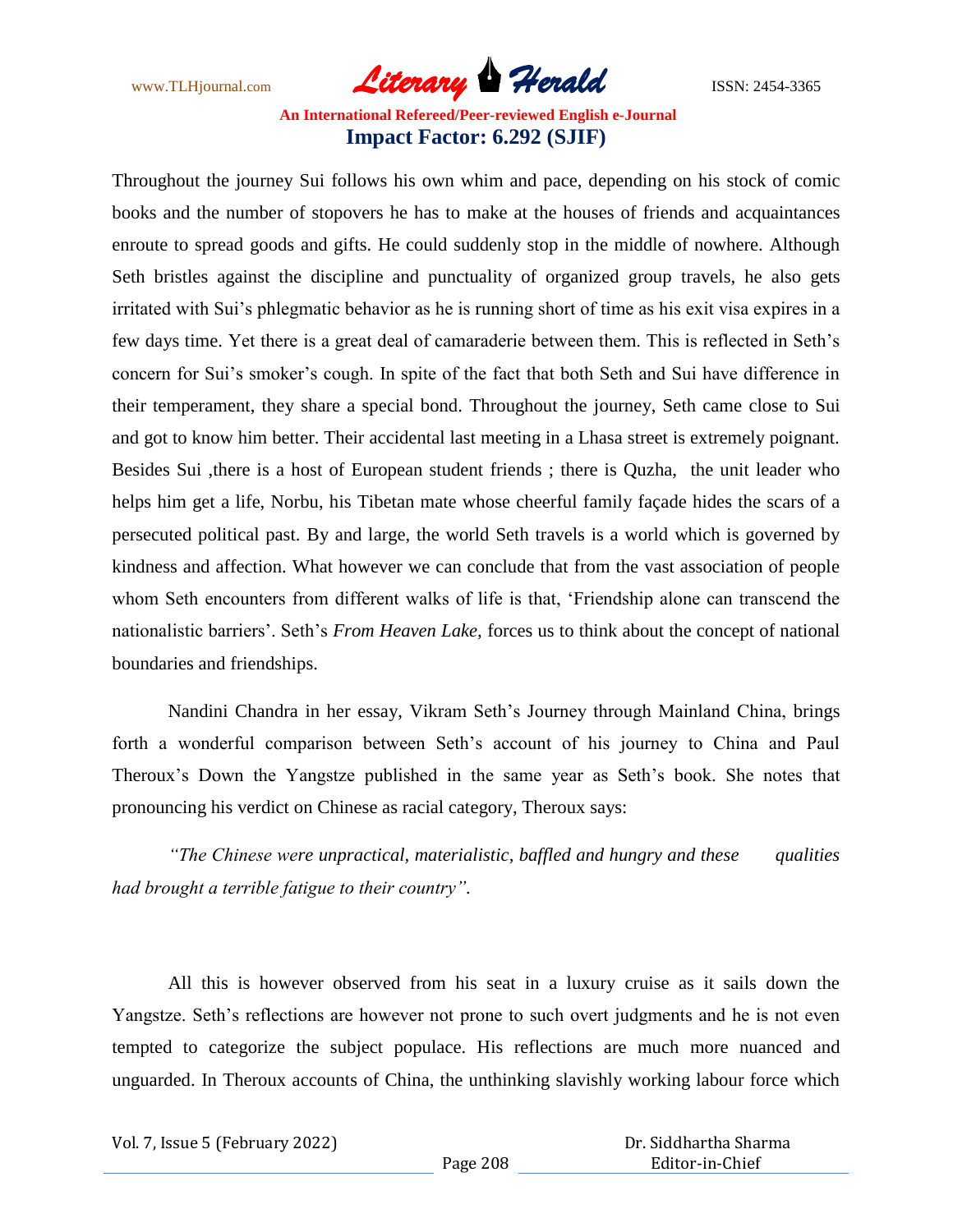www.TLHjournal.com *Literary Herald*ISSN: 2454-3365

is supposed to stand for the mass of China is contrasted with a group of obscenely rich American tourists who are cruising with him on Yangtze. In the bargain, the Americans are deemed better off in so far as they are seen to be at least thinking individuals notwithstanding the fact that Theroux did not get a chance to speak to this slavish mass. In contrast we see Seth is drastically different in the compassion and the love with which he remembers his friends and the Chinese common men and women. Moreover, extracts from Confucius' Analects, Lao-Tzu and other Chinese poets and painters keep resurfacing in Seth's narrative. This is in deep contrast to the Theroux's description of an unimaginative and materialistic people given to middle class consumerism. This habit of conjuring up things and presenting before us a very different picture is an old habit of the colonizers. Seth in his travelogue prompts the readers to delve deep into the blood and veins of the Chinese people which is a huge storehouse of their history. In the Chapter *From Heaven Lake,* he shows how ignorant he is to the true essence of China, its culture:

*"As I listen to the sounds outside, it strikes me although I know a certain amount about the language, literature and history of China; I am appallingly ignorant about the songs, lullabies, the nursery rhymes, the street games of children, the riddles: all the things that are most important to the childhood of Chinese people"*

(From Heaven Lake: Travels through Sinkiang and Tibet )

At the end of the novel, we find Seth admiring and appreciating the sight of waterfalls:

*"There is an enchantment in flowing water. I sit hypnotized by its beauty; water the most unifying of the elements that this land and sea and air in one living ring. This brings in him a certain curiosity…why do we stare so fixedly at water, the sea, at waterfalls, at streams? It seems perverse when the land is much more colorful, manifold, various. It is simply that water moves while the land is static…"*

(From Heaven Lake: Travels through Sinkiang and Tibet )

Through the analogy of the movement of water, Seth emphasizes the true aim of a Travel Writer. Like Basho and Issa, whose observations during the travel sought to bridge the gap

| Vol. 7, Issue 5 (February 2022) |          | Dr. Siddhartha Sharma |
|---------------------------------|----------|-----------------------|
|                                 | Page 209 | Editor-in-Chief       |